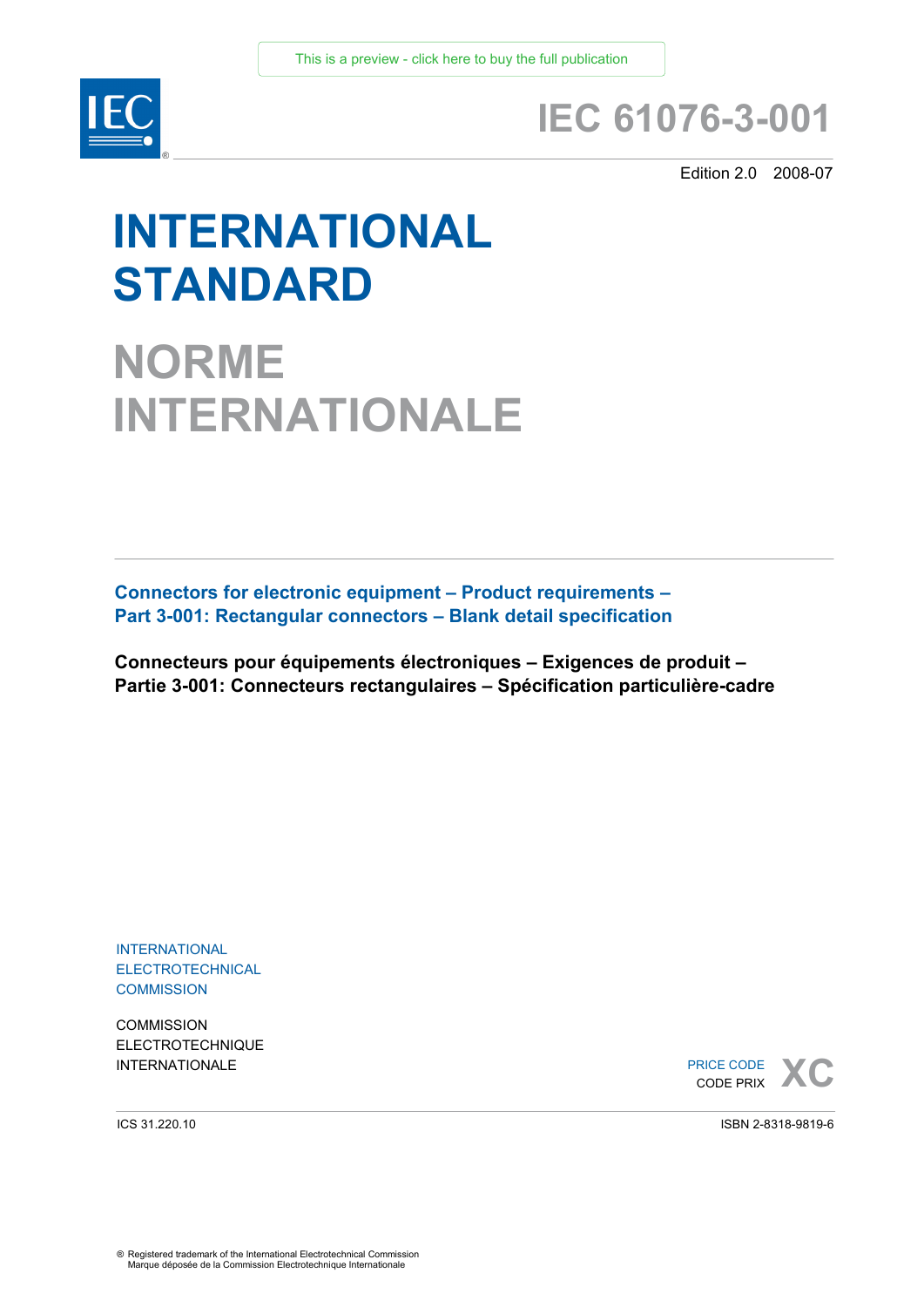61076-3-001 © IEC:2008

### **CONTENTS**

 $-2-$ 

| 1.             |     |       |                                                                     |  |
|----------------|-----|-------|---------------------------------------------------------------------|--|
|                | 1.1 |       |                                                                     |  |
|                | 1.2 |       |                                                                     |  |
| $\overline{2}$ |     |       |                                                                     |  |
|                | 2.1 |       |                                                                     |  |
|                | 2.2 |       |                                                                     |  |
|                |     | 2.2.1 |                                                                     |  |
|                |     | 2.2.2 | Compatibility levels, according to IEC 61076-1:2006  13             |  |
|                | 2.3 |       |                                                                     |  |
|                | 2.4 |       |                                                                     |  |
|                | 2.5 |       |                                                                     |  |
|                | 2.6 |       |                                                                     |  |
| 3              |     |       |                                                                     |  |
|                | 3.1 |       |                                                                     |  |
|                | 3.2 |       |                                                                     |  |
|                |     | 3.2.1 |                                                                     |  |
|                |     | 3.2.2 |                                                                     |  |
|                | 3.3 |       |                                                                     |  |
|                |     | 3.3.1 |                                                                     |  |
|                |     | 3.3.2 |                                                                     |  |
|                |     | 3.3.3 |                                                                     |  |
|                | 3.4 |       |                                                                     |  |
|                |     | 3.4.1 |                                                                     |  |
|                |     | 3.4.2 |                                                                     |  |
|                | 3.5 |       |                                                                     |  |
|                |     | 3.5.1 |                                                                     |  |
|                |     | 3.5.2 |                                                                     |  |
|                | 3.6 |       |                                                                     |  |
|                | 3.7 |       |                                                                     |  |
|                |     | 3.7.1 |                                                                     |  |
|                | 3.8 |       |                                                                     |  |
|                |     | 3.8.1 |                                                                     |  |
|                |     | 3.8.2 | Mechanical function, engaging/separating/insertion/withdrawal force |  |
|                |     | 3.8.3 |                                                                     |  |
|                |     | 3.8.4 |                                                                     |  |
|                |     | 3.8.5 |                                                                     |  |
|                |     | 3.8.6 |                                                                     |  |
| 4              |     |       |                                                                     |  |
|                | 4.1 |       |                                                                     |  |
|                | 4.2 |       |                                                                     |  |
|                | 4.3 |       |                                                                     |  |
|                | 4.4 |       |                                                                     |  |
|                |     |       |                                                                     |  |
|                |     |       |                                                                     |  |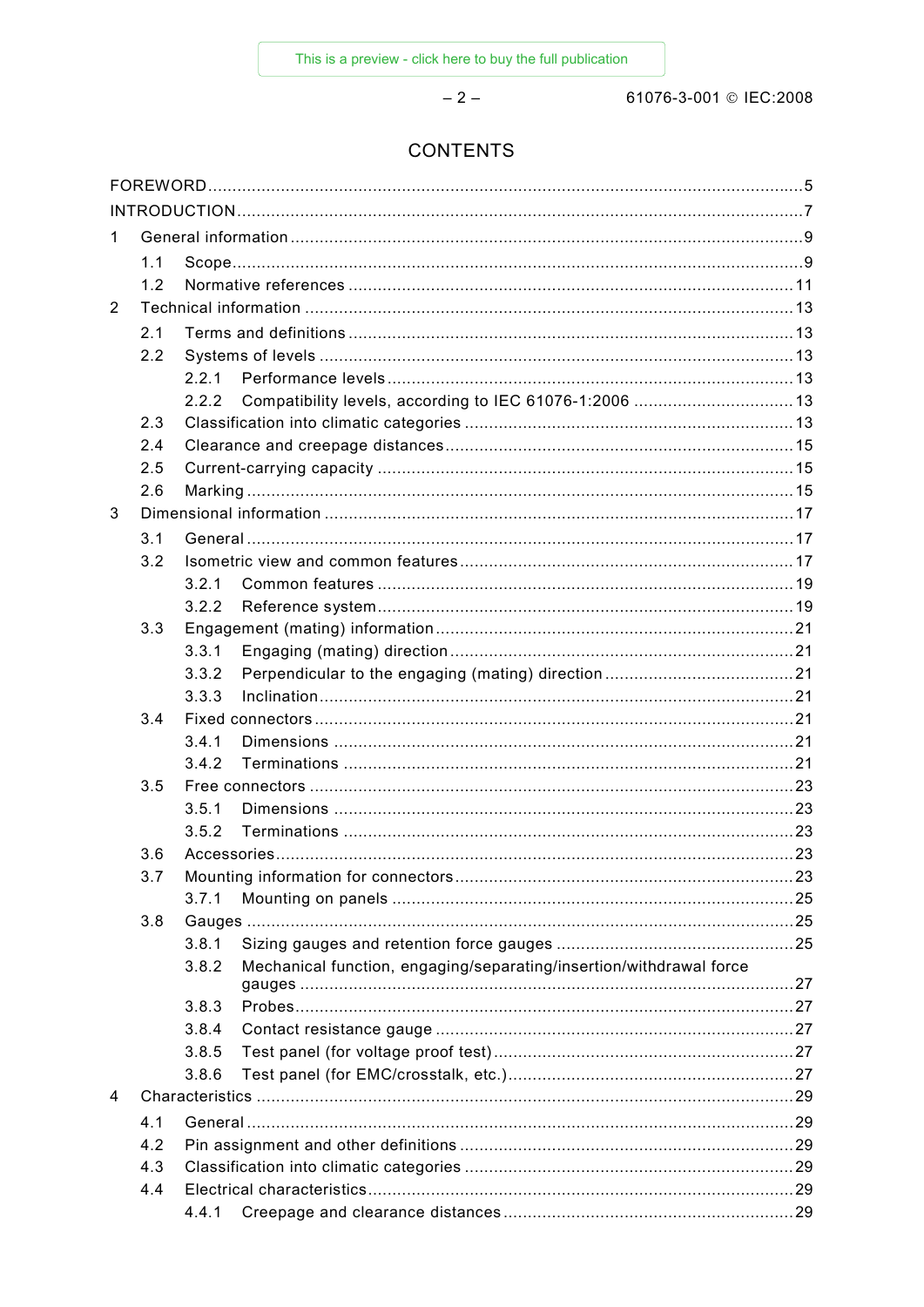61076-3-001 © IEC:2008

### $-3-$

|   |     | 4.4.2 |                                                                       |  |
|---|-----|-------|-----------------------------------------------------------------------|--|
|   |     | 4.4.3 |                                                                       |  |
|   |     | 4.4.4 |                                                                       |  |
|   |     | 4.4.5 |                                                                       |  |
|   |     | 4.4.6 |                                                                       |  |
|   |     | 4.4.7 |                                                                       |  |
|   | 4.5 |       |                                                                       |  |
|   |     | 4.5.1 |                                                                       |  |
|   |     | 4.5.2 |                                                                       |  |
|   |     | 4.5.3 | Engaging and separating forces (or insertion and withdrawal forces)37 |  |
|   |     | 4.5.4 |                                                                       |  |
|   |     | 4.5.5 |                                                                       |  |
|   | 4.6 |       |                                                                       |  |
|   |     | 4.6.1 | Shock and vibration (method either random or sine)39                  |  |
|   |     | 4.6.2 | Degree of protection provided by enclosures (IP-code)39               |  |
|   |     | 4.6.3 |                                                                       |  |
|   | 4.7 |       |                                                                       |  |
|   |     | 4.7.1 |                                                                       |  |
|   |     | 4.7.2 |                                                                       |  |
| 5 |     |       |                                                                       |  |
|   | 5.1 |       |                                                                       |  |
|   |     | 5.1.1 |                                                                       |  |
|   |     | 5.1.2 |                                                                       |  |
|   |     | 5.1.3 |                                                                       |  |
|   |     | 5.1.4 |                                                                       |  |
|   |     | 5.1.5 |                                                                       |  |
|   |     | 5.1.6 |                                                                       |  |
|   | 5.2 |       |                                                                       |  |
|   |     | 5.2.1 |                                                                       |  |
|   |     | 5.2.2 |                                                                       |  |
|   | 5.3 |       |                                                                       |  |
|   | 5.4 |       |                                                                       |  |
|   | 5.5 |       |                                                                       |  |
|   |     | 5.5.1 |                                                                       |  |
|   |     | 5.5.2 |                                                                       |  |
|   |     |       |                                                                       |  |
|   |     |       |                                                                       |  |
|   |     |       |                                                                       |  |
|   |     |       |                                                                       |  |
|   |     |       |                                                                       |  |
|   |     |       |                                                                       |  |
|   |     |       |                                                                       |  |
|   |     |       |                                                                       |  |
|   |     |       |                                                                       |  |
|   |     |       |                                                                       |  |
|   |     |       |                                                                       |  |
|   |     |       |                                                                       |  |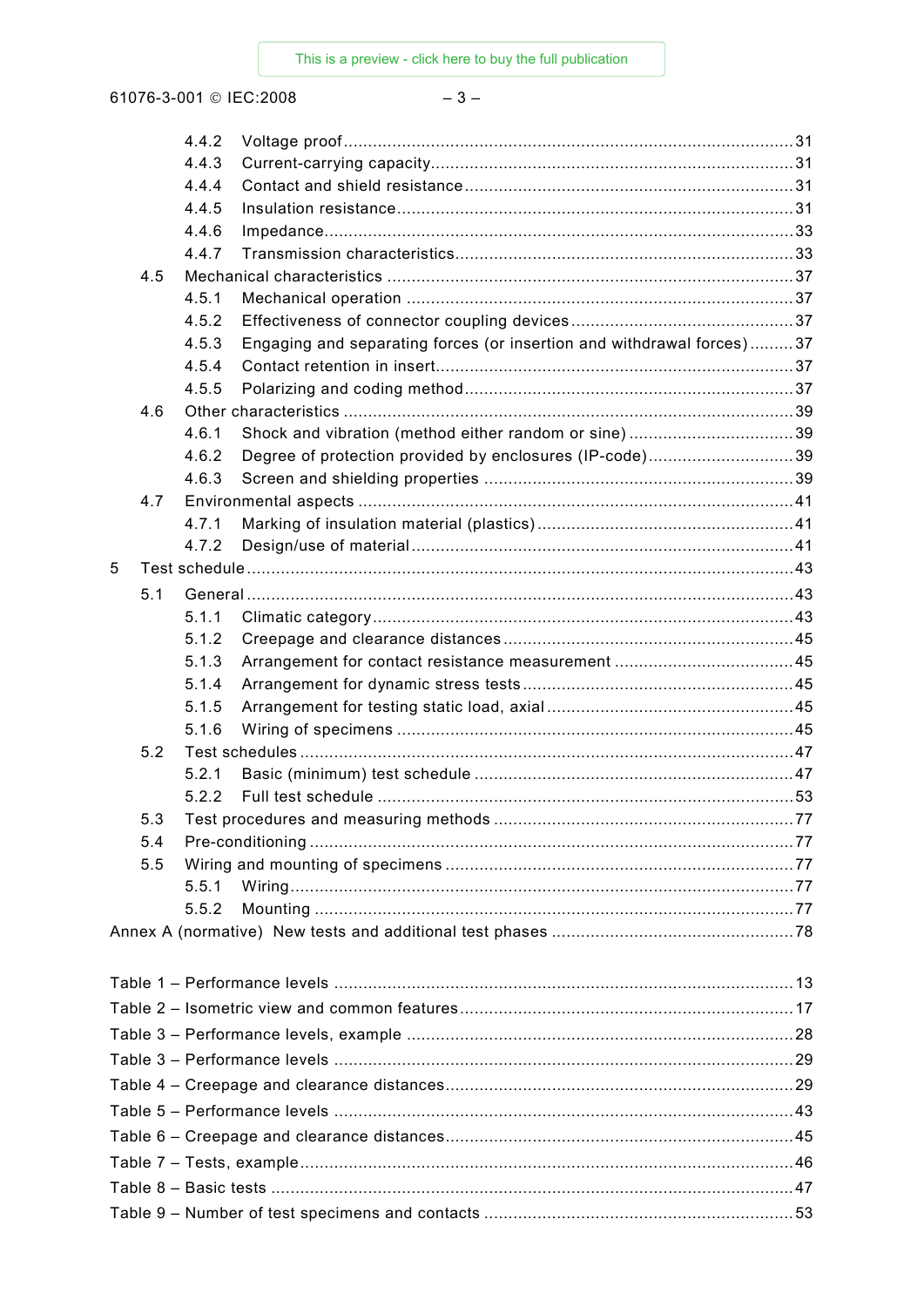$-4-$ 

61076-3-001 © IEC:2008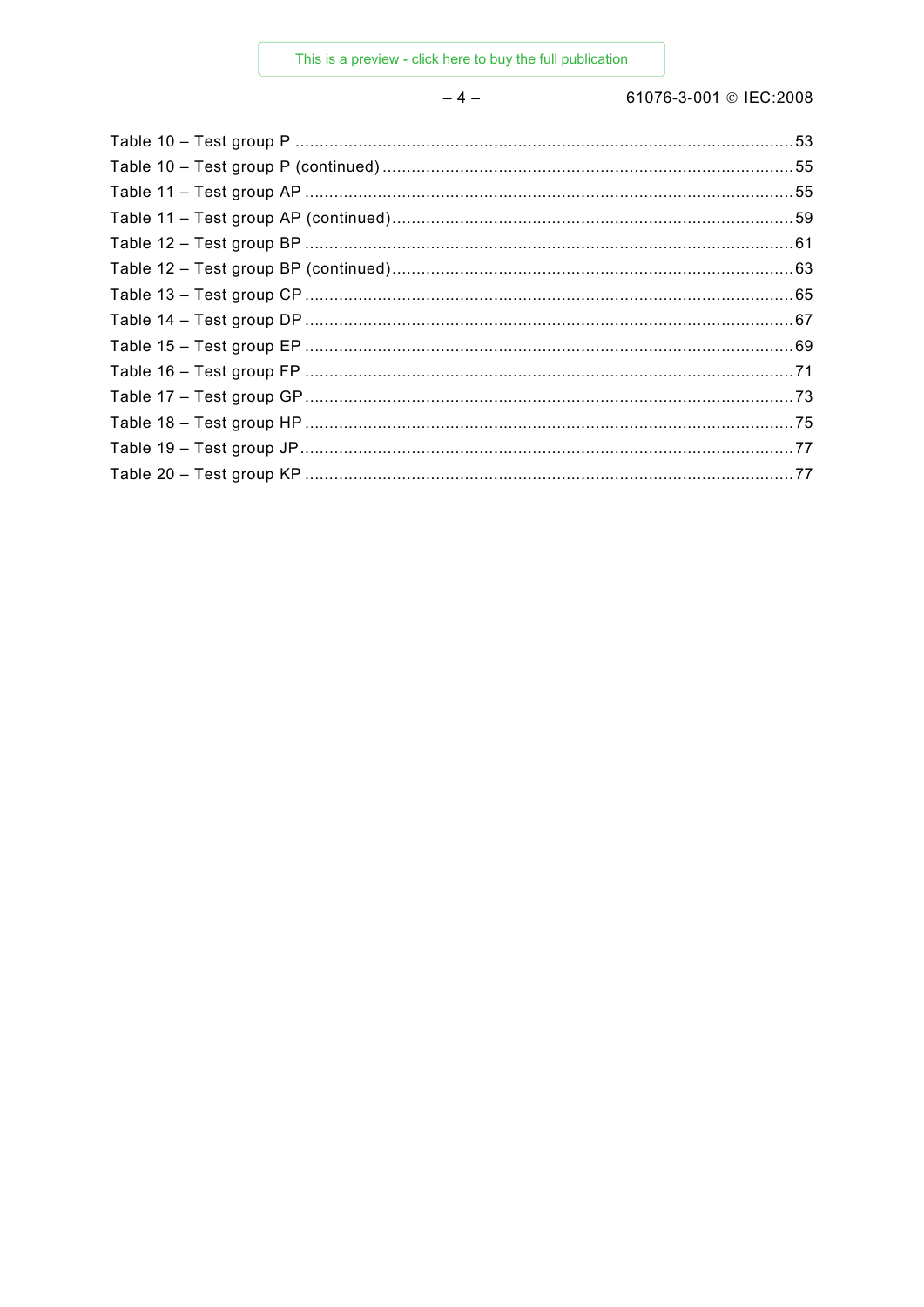<span id="page-4-0"></span> $61076 - 3 - 001$  © IFC: 2008 – 5 –

### INTERNATIONAL ELECTROTECHNICAL COMMISSION  $\frac{1}{2}$  ,  $\frac{1}{2}$  ,  $\frac{1}{2}$  ,  $\frac{1}{2}$  ,  $\frac{1}{2}$  ,  $\frac{1}{2}$

### **CONNECTORS FOR ELECTRONIC EQUIPMENT – PRODUCT REQUIREMENTS –**

### **Part 3-001: Rectangular connectors – Blank detail specification**

### FOREWORD

- 1) The International Electrotechnical Commission (IEC) is a worldwide organization for standardization comprising all national electrotechnical committees (IEC National Committees). The object of IEC is to promote international co-operation on all questions concerning standardization in the electrical and electronic fields. To this end and in addition to other activities, IEC publishes International Standards, Technical Specifications, Technical Reports, Publicly Available Specifications (PAS) and Guides (hereafter referred to as "IEC Publication(s)"). Their preparation is entrusted to technical committees; any IEC National Committee interested in the subject dealt with may participate in this preparatory work. International, governmental and nongovernmental organizations liaising with the IEC also participate in this preparation. IEC collaborates closely with the International Organization for Standardization (ISO) in accordance with conditions determined by agreement between the two organizations.
- 2) The formal decisions or agreements of IEC on technical matters express, as nearly as possible, an international consensus of opinion on the relevant subjects since each technical committee has representation from all interested IEC National Committees.
- 3) IEC Publications have the form of recommendations for international use and are accepted by IEC National Committees in that sense. While all reasonable efforts are made to ensure that the technical content of IEC Publications is accurate, IEC cannot be held responsible for the way in which they are used or for any misinterpretation by any end user.
- 4) In order to promote international uniformity, IEC National Committees undertake to apply IEC Publications transparently to the maximum extent possible in their national and regional publications. Any divergence between any IEC Publication and the corresponding national or regional publication shall be clearly indicated in the latter.
- 5) IEC provides no marking procedure to indicate its approval and cannot be rendered responsible for any equipment declared to be in conformity with an IEC Publication.
- 6) All users should ensure that they have the latest edition of this publication.
- 7) No liability shall attach to IEC or its directors, employees, servants or agents including individual experts and members of its technical committees and IEC National Committees for any personal injury, property damage or other damage of any nature whatsoever, whether direct or indirect, or for costs (including legal fees) and expenses arising out of the publication, use of, or reliance upon, this IEC Publication or any other IEC Publications.
- 8) Attention is drawn to the Normative references cited in this publication. Use of the referenced publications is indispensable for the correct application of this publication.
- 9) Attention is drawn to the possibility that some of the elements of this IEC Publication may be the subject of patent rights. IEC shall not be held responsible for identifying any or all such patent rights.

International Standard IEC 61076-3-001 has been prepared by subcommittee 48B: Connectors, of IEC technical committee 48: Electromechanical components and mechanical structures for electronic equipment.

This second edition cancels and replaces the first edition published in 1999. This edition constitutes a technical revision.

This edition includes the following significant technical changes with respect to the previous edition:

- 1) This International Standard no longer includes the quality assessment procedures. As described in IEC 61076-1 and IEC 62197-1, a new document structure has been established. IEC 61076-3-001 has been revised to match with this updated structure.
- 2) Subclause 2.2 *Systems of levels* has been introduced.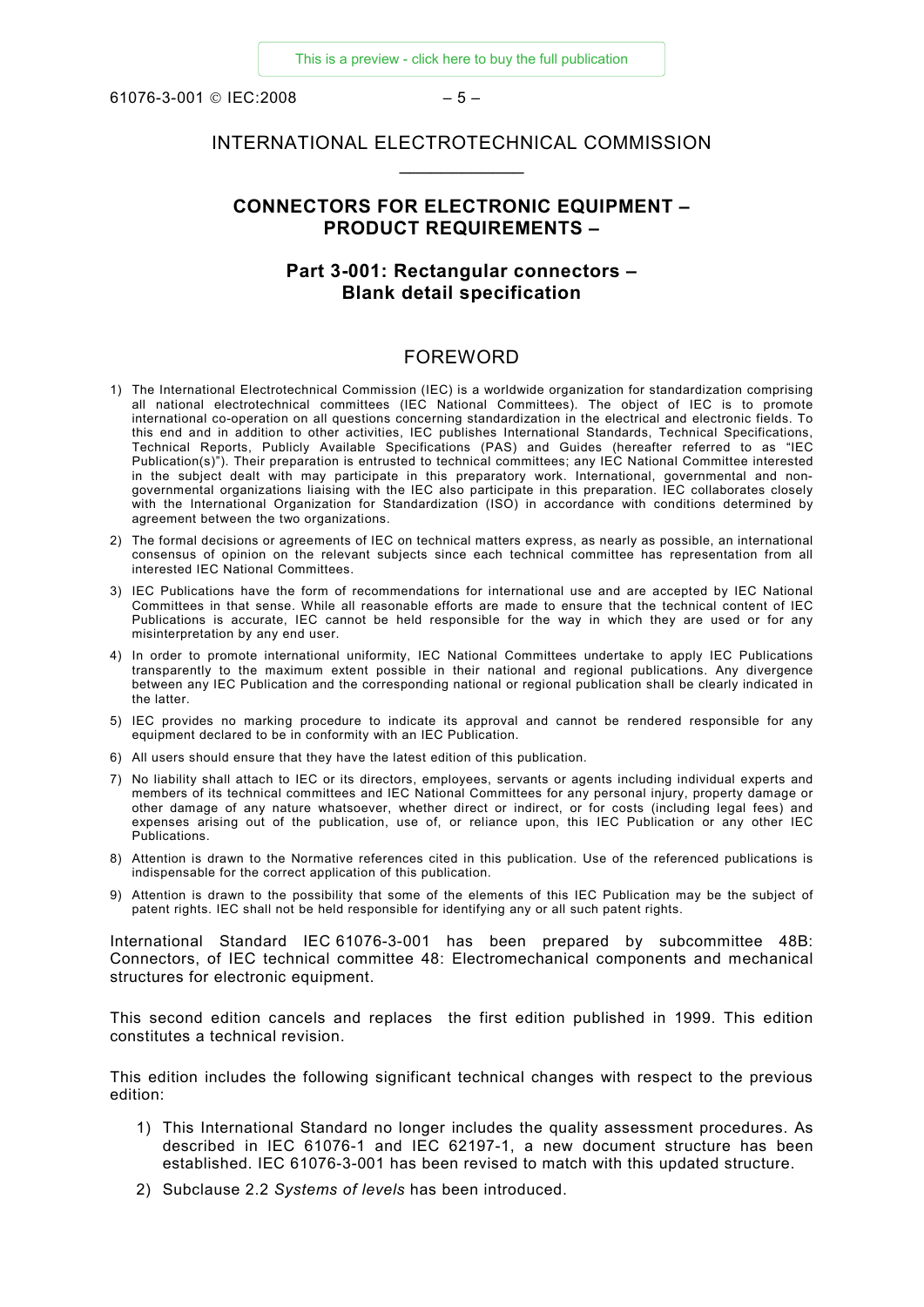– 6 – 61076-3-001 © IEC:2008

- 3) Subclause 2.5 *IEC type designation* has been removed following the decision according to 14.2 of the Berlin SC 48B Plenary meeting minutes (48B/1732/RM).
- 4) Clauses 3 *Dimensional Information* and 4 *Characteristics* have been added.
- 5) Old Subclauses 4.2 to 4.4 have been moved to new Subclauses 5.3 to 5.5.
- 6) Table 2 *Number of test specimens and contacts* has been inserted.
- 7) Test groups have been rearranged. Test group HP has been added.

The text of this standard is based on the following documents:

| <b>FDIS</b>   | Report on voting |
|---------------|------------------|
| 48B/1880/FDIS | 48B/1913/RVD     |

Full information on the voting for the approval of this standard can be found in the report on voting indicated in the above table.

This publication has been drafted in accordance with the ISO/IEC Directives, Part 2.

A list of all parts of the IEC 61076 series, under the general title *Connectors for electronic equipment – Product requirements*, can be found on the IEC website.

The committee has decided that the contents of this publication will remain unchanged until the maintenance result date indicated on the IEC web site under "http://webstore.iec.ch" in the data related to the specific publication. At this date, the publication will be

- reconfirmed,
- withdrawn,
- replaced by a revised edition, or
- amended.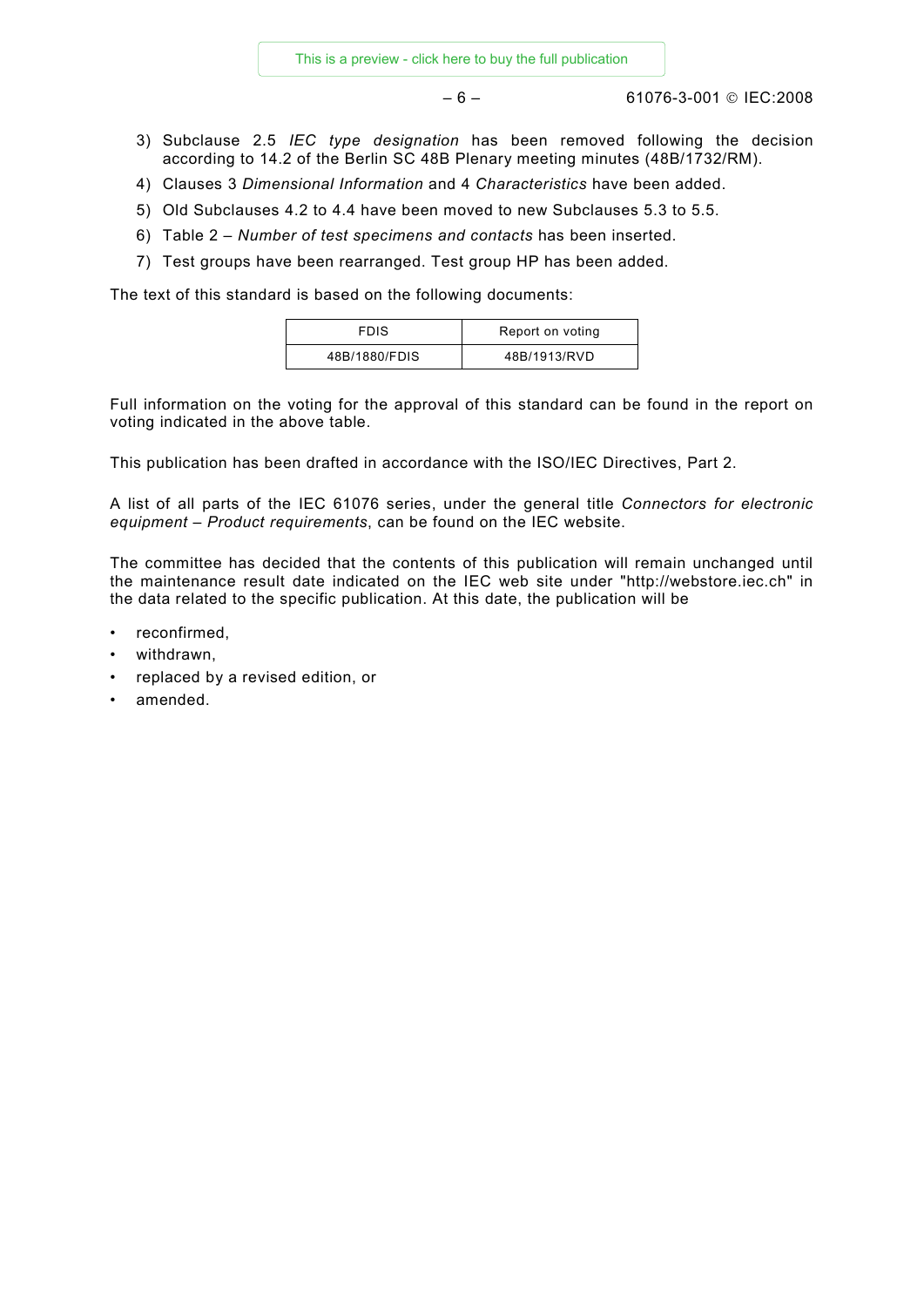<span id="page-6-0"></span>61076-3-001 © IEC:2008 – 7 –

### INTRODUCTION

This blank detail product specification is a supplementary document to the sectional product specification IEC 61076-3 and contains requirements for style, layout and content of detail product specifications for rectangular connectors. It is to be used in conjunction with the following publications: IEC 61076-1 and IEC 61076-3 for product requirements as well as IEC 62197-1 for quality requirements.

The main content of this blank detail product specification is divided into two parts: on one page, the example for a blank detail product specification, on the other page, the guidance notes referring to the example. The guidance notes have the same numbering as the relevant paragraphs of the example pages.

The sample pages can be used like a template when preparing a detail product specification within the scope of this document. This document is not intended to replace the templates and guidance notes of IEC, but to assist in their application. All users are reminded to adhere to relevant directives and guidelines of the IEC when preparing a standard.

NOTE 1 A detail quality specification IEC 62197-3-1xx should be prepared, based on the blank detail quality specification for rectangular connectors future IEC 62197-3-001 and its references and should be used in conjunction with the detail product specification IEC 61076-3-1xx.

NOTE 2 The quality assessment requirements for connectors according to the IEC 61076 series are detailed in IEC 62197-1.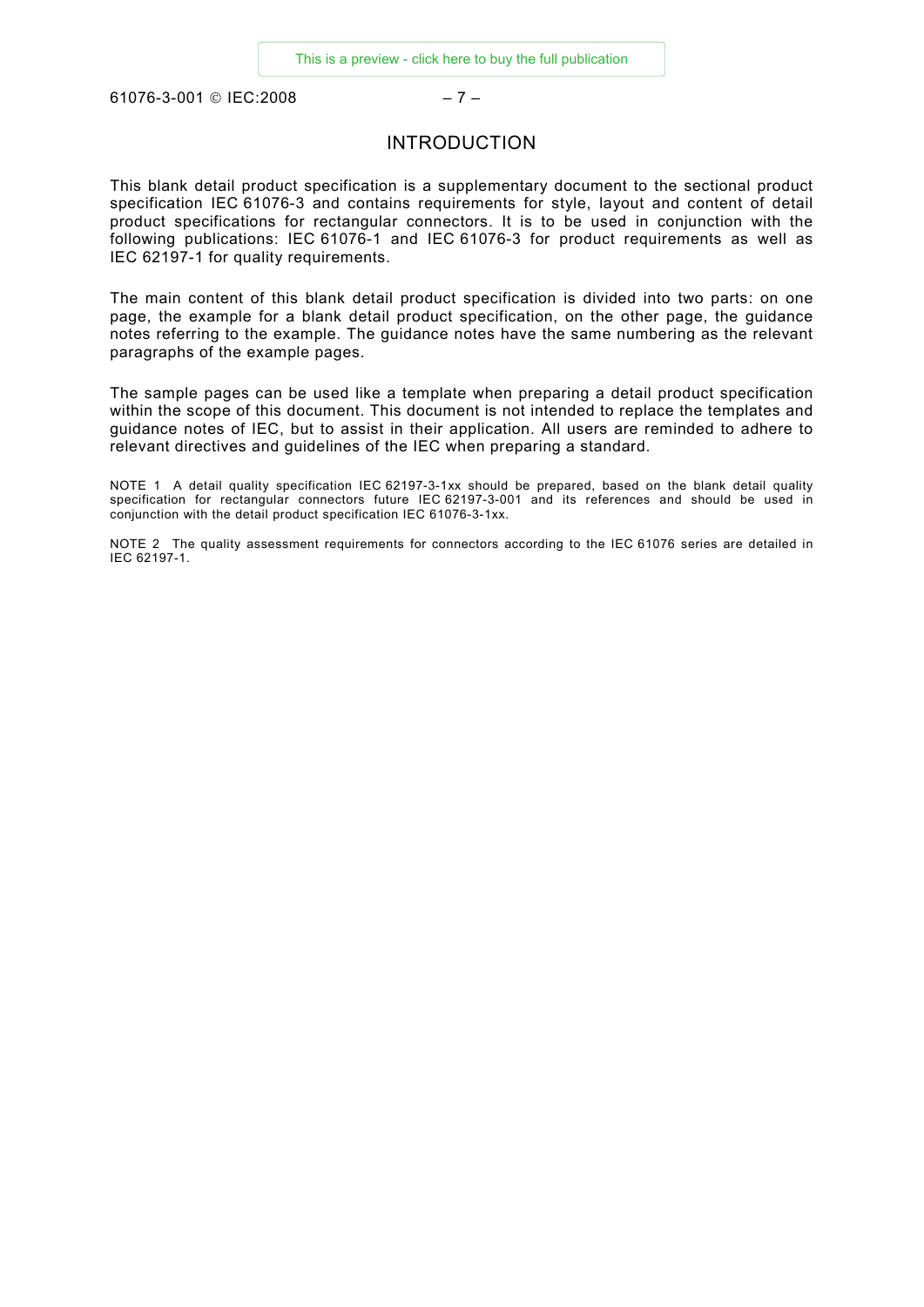– 8 – 61076-3-001 © IEC:2008

### **Guidance notes**

The following pages give a recommended layout of a detail product specification. The contents of this page give guidance on the information which should, wherever possible, be given on the front page of a detail product specification (see IEC Guide 102).

For the scope and definition of a detail product specification, see 1.2.3 of IEC 61076-1:2006.

The numbers between brackets on the front page of the detail product specification correspond to the following information.

### **Identification of the detail product specification**

- [1] The International Electrotechnical Commission or the national standards organization under whose authority the detail product specification is drafted. It shall also be stated where the detail product specification may be obtained.
- [2] The IECQ/IEC number of the detail product specification and date of issue.
- [3] The IECQ/IEC number and issue number of the generic and the sectional specifications.
- [4] The national number of the detail product specification, if it differs from the IECQ/IEC number.

### **Identification of the connector**

- [5] A short description of the type of connector.
- [6] Information on the typical construction of the connector, for example, it should be stated whether the connector is suitable for mounting on printed boards.
- [7] Outline drawing, preferably of isometric or similar projection, from which the connector may be clearly identified.
- [8] Information on performance level(s) and assessment level(s) specified in the document, if applicable.
- [9] Reference data on the most important properties, to allow comparison between the various connector types.
- NOTE It may be convenient to give some of this information in tabular form.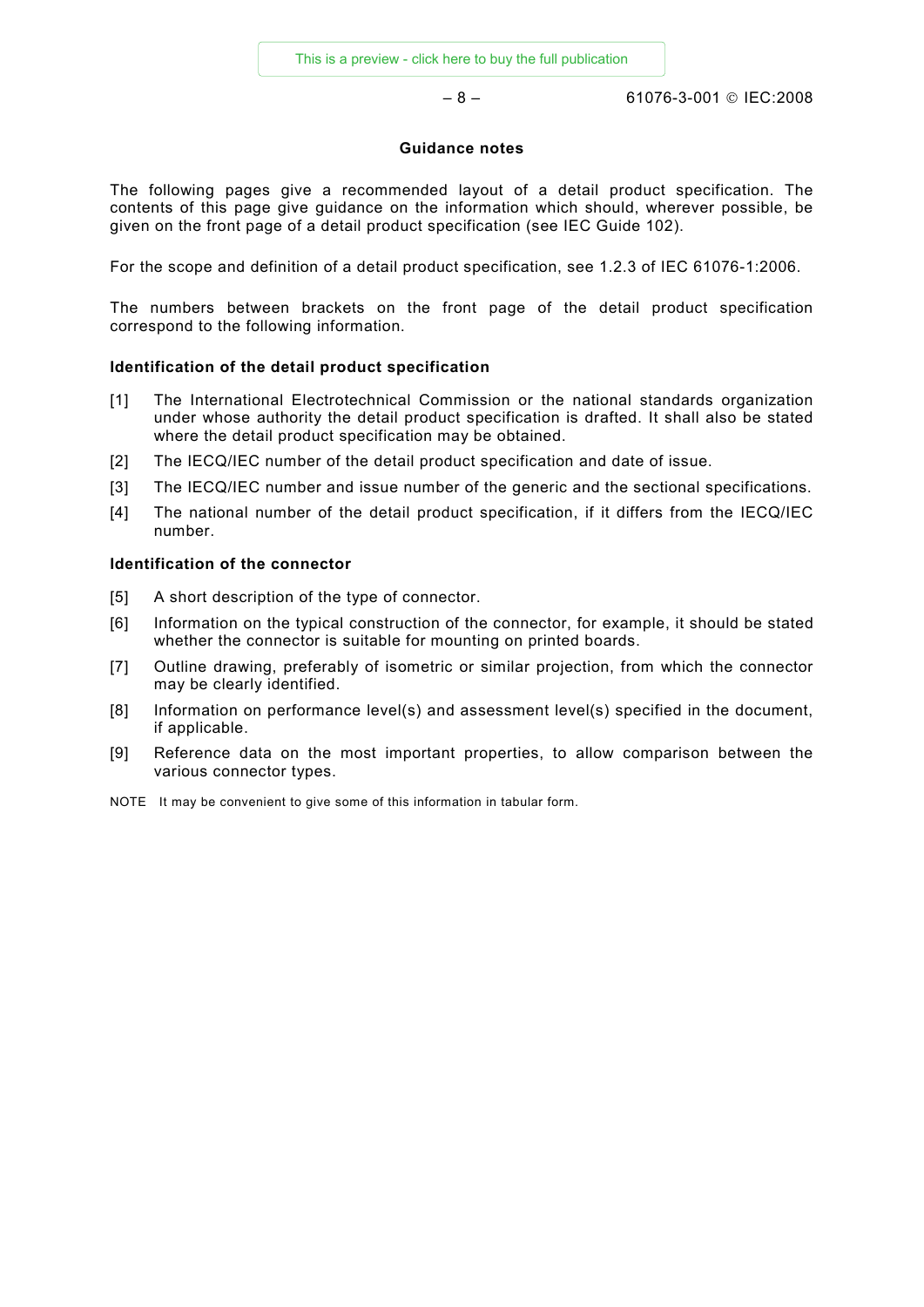<span id="page-8-0"></span>61076-3-001 © IEC:2008 – 9 –

| $[1]$                                                                                                  | <b>IEC</b><br>Detail product specification<br>number<br>$[2]$                                                                    |
|--------------------------------------------------------------------------------------------------------|----------------------------------------------------------------------------------------------------------------------------------|
| Generic specification number<br>Electronic components of assessed quality in accordance with:<br>$[3]$ | National number of detail product<br>specification<br>(it is not necessary to use this if the<br>IEC number is identical)<br>[4] |
| Outline drawing<br>$[7]$                                                                               | Product description<br>$[5]$                                                                                                     |
|                                                                                                        | $\overline{[6]}$                                                                                                                 |
|                                                                                                        | [8]<br>Performance level(s):                                                                                                     |
|                                                                                                        | Assessment level(s):<br>Combination of<br>performance levels<br>and assessment<br>levels:                                        |
|                                                                                                        | Reference data<br>[9]                                                                                                            |

### **1 General information**

**1.1 Scope**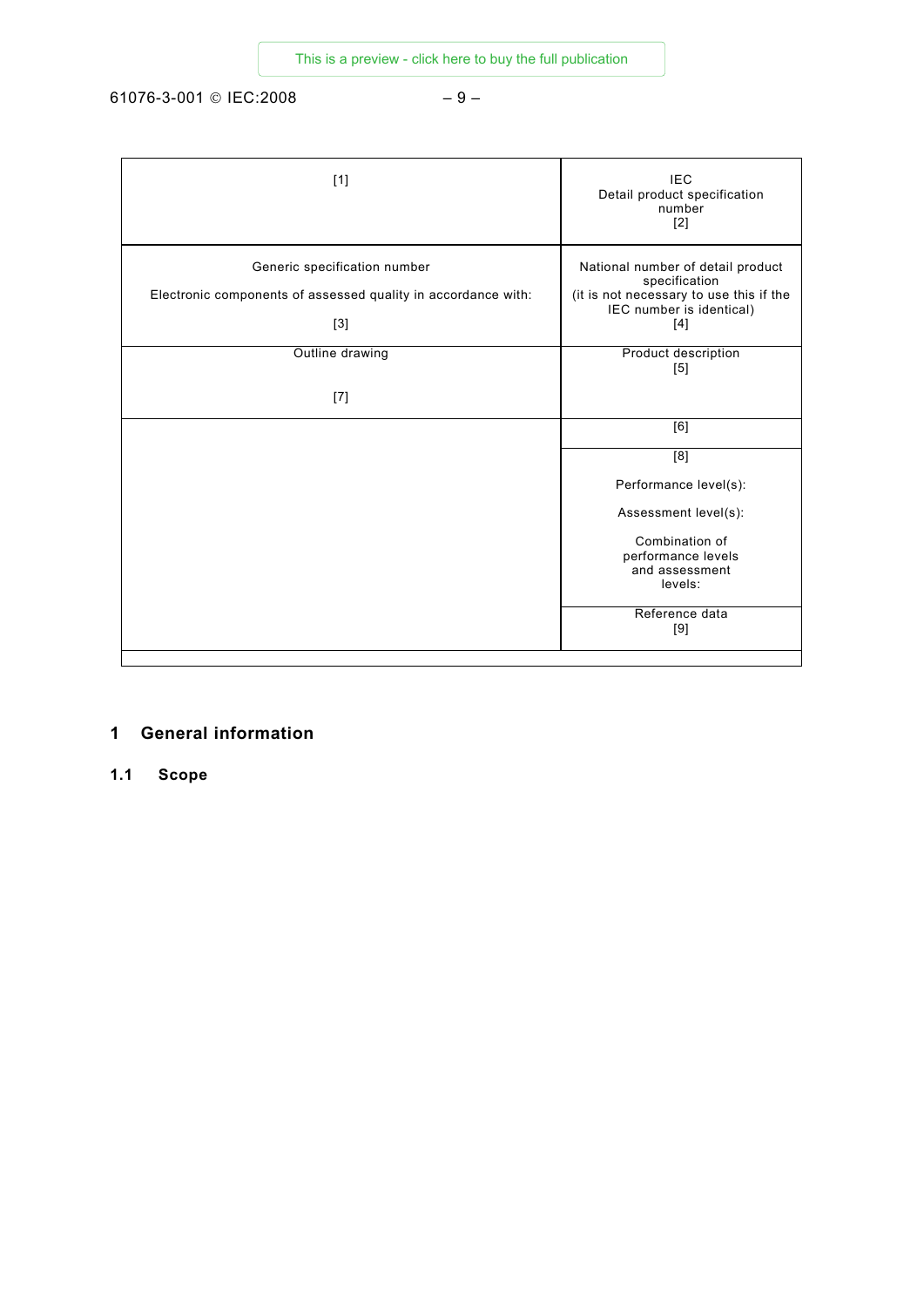– 10 – 61076-3-001 © IEC:2008

### **Guidance notes**

### **1.2 Normative references**

It may be necessary to refer to other documents in addition to those stated, in which case the list of related documents shall be extended beyond those referenced.

If standards are referenced which are already listed in IEC 61076-1 and IEC 61076-3, their reference shall not be repeated in 1.2 of the detail product specification.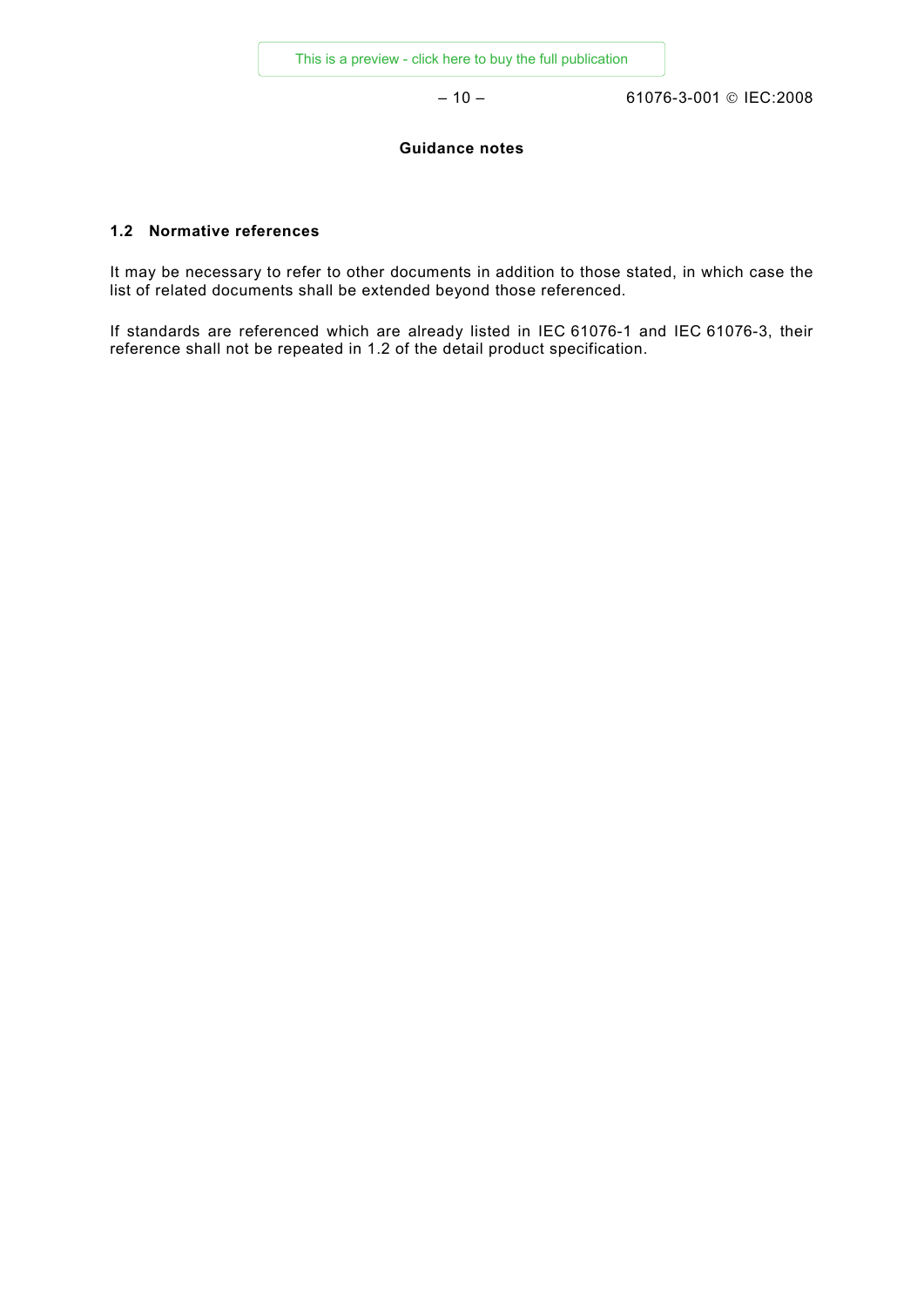<span id="page-10-0"></span>61076-3-001 © IEC:2008 – 11 –

### **1.2 Normative references**

The following referenced documents are indispensable for the application of this document. For dated references, only the edition cited applies. For undated references, the latest edition of the referenced document (including any amendments) applies.

IEC 61076-1:2006, *Connectors for electronic equipment – Product requirements – Part 1: Generic specification*

IEC 61076-3:2008, *Connectors for electronic equipment – Product requirements – Part 3: Sectional specification for rectangular connectors*

IEC 62197-1:2006*, Connectors for electronic equipment – Quality assessment requirements – Part 1: Generic specification* 

IEC GUIDE 109, *Environmental aspects – Inclusion in electrotechnical product standards*

IEC GUIDE 114, *Environmentally conscious design – Integrating environmental aspects into design and development of electrotechnical products*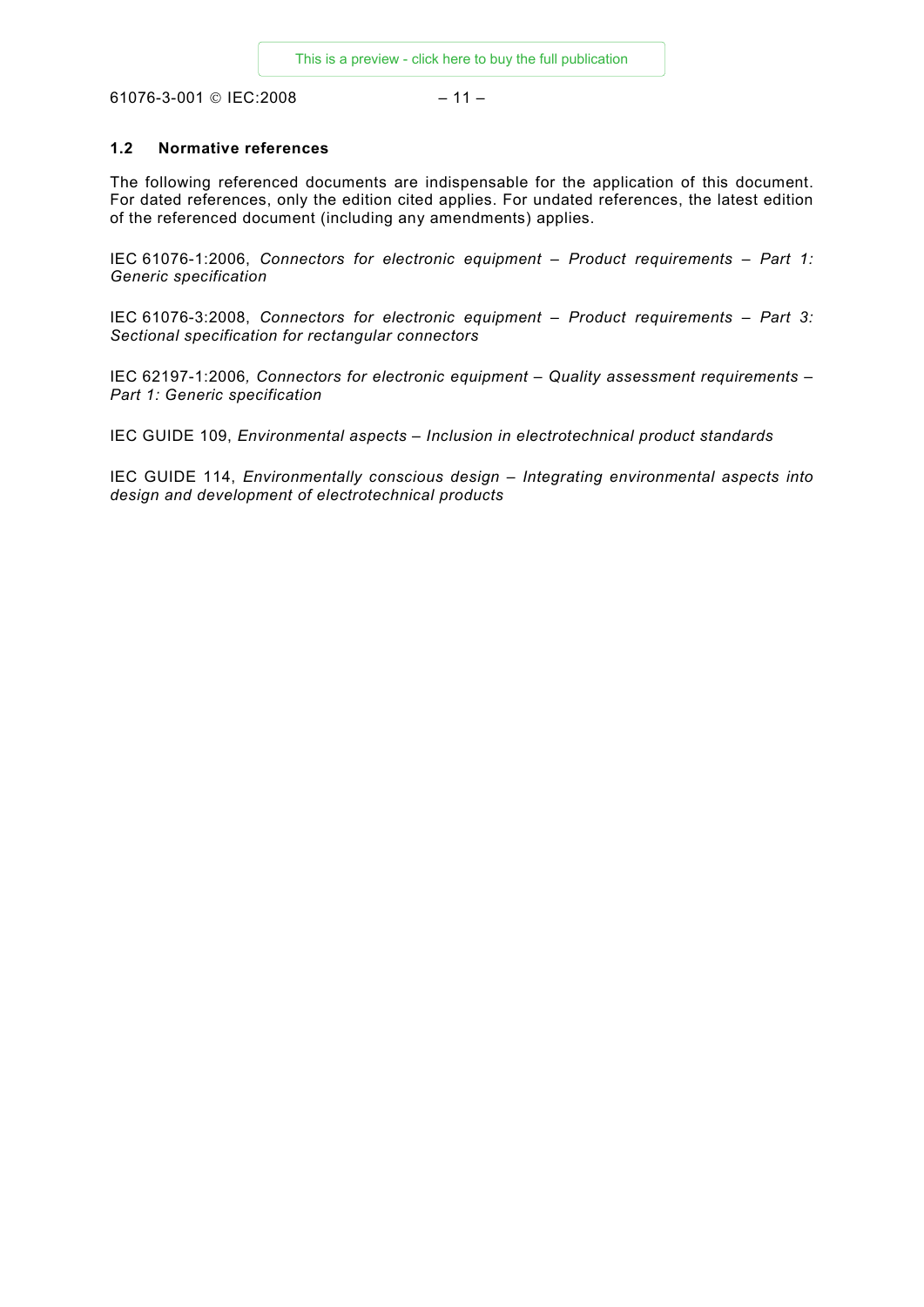$-80-$ 

61076-3-001 © CEI:2008

### SOMMAIRE

| $\mathbf 1$    |     |       |                                                            |  |  |
|----------------|-----|-------|------------------------------------------------------------|--|--|
|                | 1.1 |       |                                                            |  |  |
|                | 1.2 |       |                                                            |  |  |
| $\overline{2}$ |     |       |                                                            |  |  |
|                | 2.1 |       |                                                            |  |  |
|                | 2.2 |       |                                                            |  |  |
|                |     | 2.2.1 |                                                            |  |  |
|                |     | 2.2.2 |                                                            |  |  |
|                | 2.3 |       |                                                            |  |  |
|                | 2.4 |       |                                                            |  |  |
|                | 2.5 |       |                                                            |  |  |
|                | 2.6 |       |                                                            |  |  |
| 3              |     |       |                                                            |  |  |
|                | 3.1 |       |                                                            |  |  |
|                | 3.2 |       |                                                            |  |  |
|                |     | 3.2.1 |                                                            |  |  |
|                |     | 3.2.2 |                                                            |  |  |
|                | 3.3 |       |                                                            |  |  |
|                |     | 3.3.1 |                                                            |  |  |
|                |     | 3.3.2 | Direction perpendiculaire à la direction d'accouplement99  |  |  |
|                |     | 3.3.3 |                                                            |  |  |
|                | 3.4 |       |                                                            |  |  |
|                |     | 3.4.1 |                                                            |  |  |
|                |     | 3.4.2 |                                                            |  |  |
|                | 3.5 |       |                                                            |  |  |
|                |     | 3.5.1 |                                                            |  |  |
|                |     | 3.5.2 |                                                            |  |  |
|                | 3.6 |       |                                                            |  |  |
|                | 3.7 |       |                                                            |  |  |
|                |     | 3.7.1 |                                                            |  |  |
|                | 3.8 |       |                                                            |  |  |
|                |     | 3.8.1 | Calibres de forçage et calibres de force de rétention  103 |  |  |
|                |     | 3.8.2 | Fonction mécanique, calibre de force d'accouplement/de     |  |  |
|                |     |       |                                                            |  |  |
|                |     | 3.8.3 |                                                            |  |  |
|                |     | 3.8.4 |                                                            |  |  |
|                |     | 3.8.5 | Panneau d'essai (pour essai de tension de tenue) 105       |  |  |
|                |     | 3.8.6 |                                                            |  |  |
| 4              |     |       |                                                            |  |  |
|                | 4.1 |       |                                                            |  |  |
|                | 4.2 |       |                                                            |  |  |
|                | 4.3 |       |                                                            |  |  |
|                | 4.4 |       |                                                            |  |  |
|                |     | 4.4.1 |                                                            |  |  |
|                |     |       |                                                            |  |  |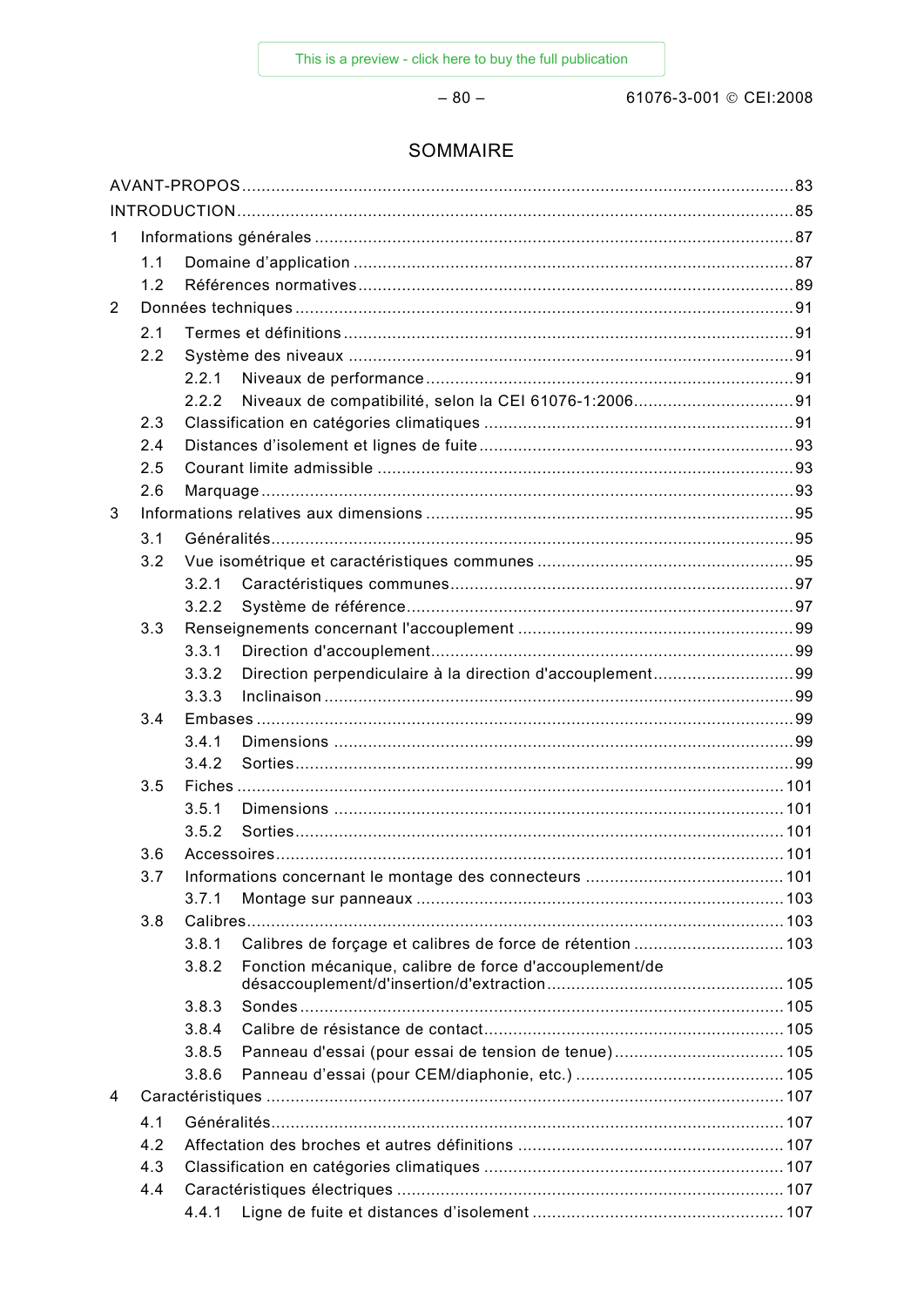61076-3-001 © CEI:2008 – 81 –

|   |     | 4.4.2 |                                                                            |  |
|---|-----|-------|----------------------------------------------------------------------------|--|
|   |     | 4.4.3 |                                                                            |  |
|   |     | 4.4.4 |                                                                            |  |
|   |     | 4.4.5 |                                                                            |  |
|   |     | 4.4.6 |                                                                            |  |
|   |     | 4.4.7 |                                                                            |  |
|   | 4.5 |       |                                                                            |  |
|   |     | 4.5.1 |                                                                            |  |
|   |     | 4.5.2 | Efficacité des dispositifs d'accouplement des connecteurs  115             |  |
|   |     | 4.5.3 | Forces d'accouplement et de désaccouplement (ou d'insertion et             |  |
|   |     | 4.5.4 |                                                                            |  |
|   |     | 4.5.5 |                                                                            |  |
|   | 4.6 |       |                                                                            |  |
|   |     | 4.6.1 | Choc et vibration (méthode aléatoire ou sinusoïdale) 117                   |  |
|   |     | 4.6.2 | Degré de protection procuré par les enveloppes (Code IP)  117              |  |
|   |     | 4.6.3 |                                                                            |  |
|   | 4.7 |       |                                                                            |  |
|   |     | 4.7.1 |                                                                            |  |
|   |     | 4.7.2 |                                                                            |  |
| 5 |     |       |                                                                            |  |
|   | 5.1 |       |                                                                            |  |
|   |     | 5.1.1 |                                                                            |  |
|   |     | 5.1.2 |                                                                            |  |
|   |     | 5.1.3 | Arrangement pour la mesure de la résistance de contact 123                 |  |
|   |     | 5.1.4 | Arrangement pour les essais de contraintes dynamiques 123                  |  |
|   |     | 5.1.5 | Arrangement pour l'essai de charge statique axiale 123                     |  |
|   |     | 5.1.6 |                                                                            |  |
|   | 5.2 |       |                                                                            |  |
|   |     | 5.2.1 |                                                                            |  |
|   |     | 522   |                                                                            |  |
|   | 5.3 |       |                                                                            |  |
|   | 5.4 |       |                                                                            |  |
|   | 5.5 |       |                                                                            |  |
|   |     | 5.5.1 |                                                                            |  |
|   |     | 5.5.2 |                                                                            |  |
|   |     |       | Annexe A (normative) Nouveaux essais et phases d'essai supplémentaires 154 |  |
|   |     |       |                                                                            |  |
|   |     |       |                                                                            |  |
|   |     |       |                                                                            |  |
|   |     |       |                                                                            |  |
|   |     |       |                                                                            |  |
|   |     |       |                                                                            |  |
|   |     |       |                                                                            |  |
|   |     |       |                                                                            |  |
|   |     |       |                                                                            |  |
|   |     |       |                                                                            |  |
|   |     |       |                                                                            |  |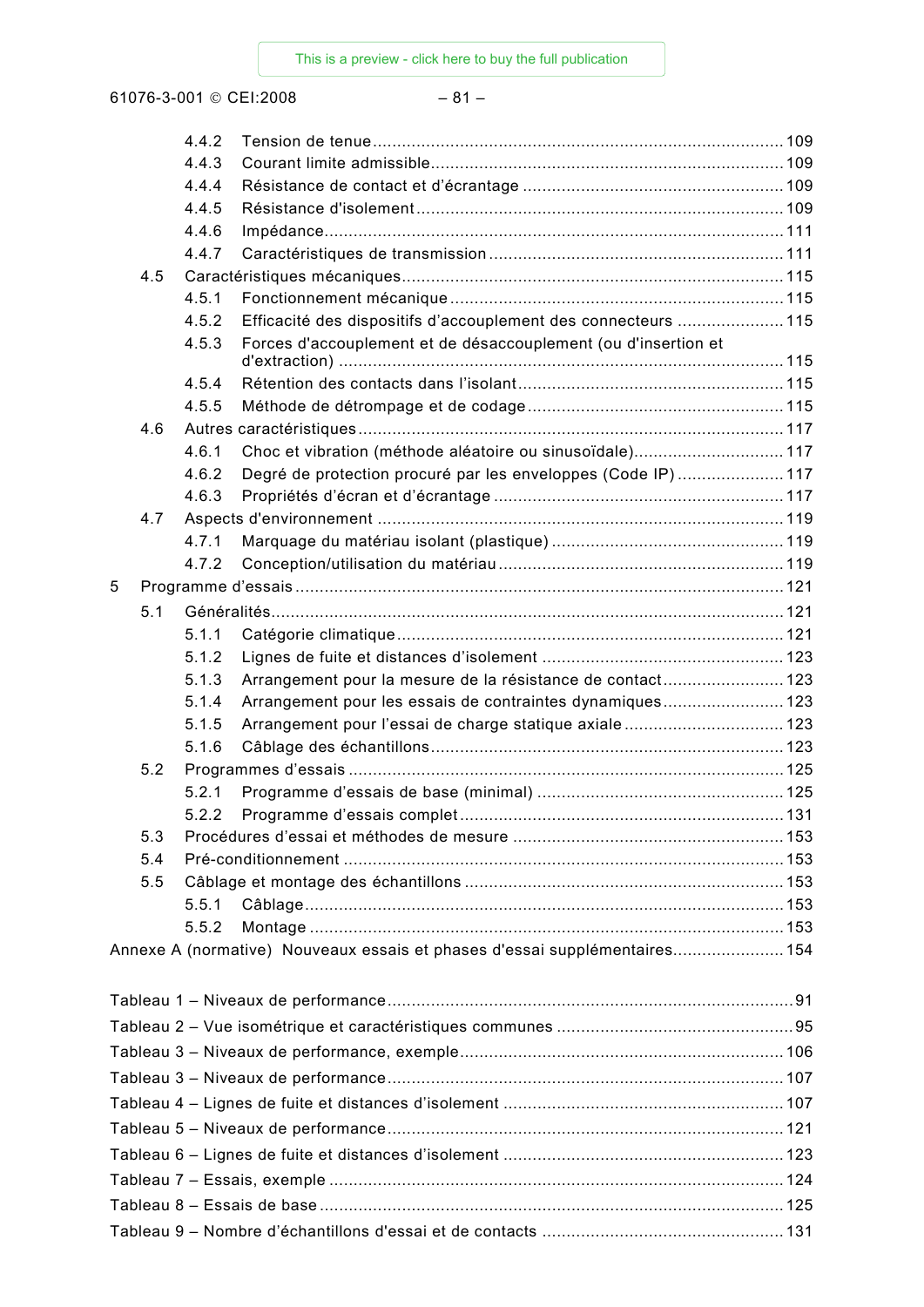### $-82-$

61076-3-001 © CEI:2008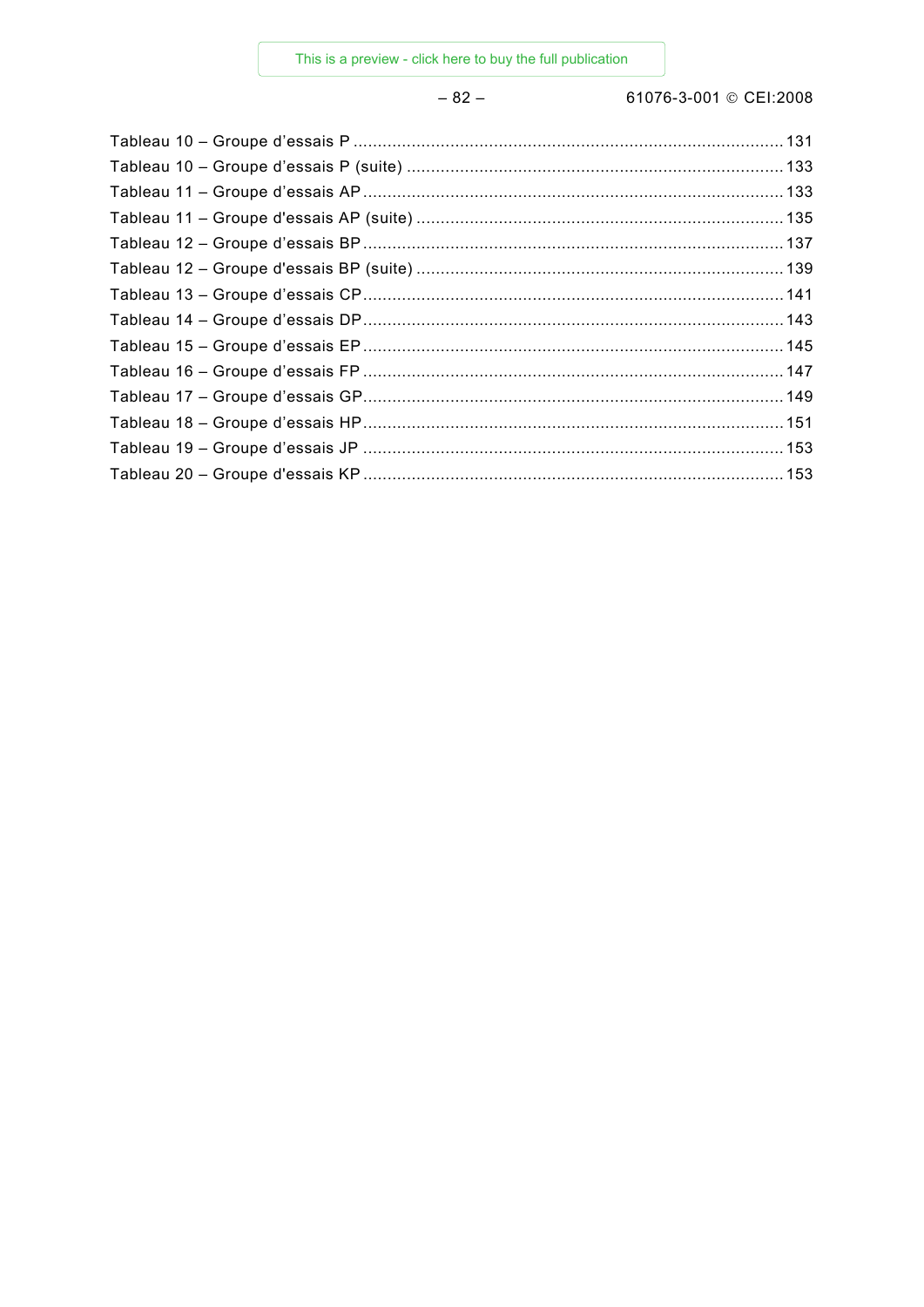<span id="page-14-0"></span>61076-3-001 © CEI:2008 – 83 –

### COMMISSION ÉLECTROTECHNIQUE INTERNATIONALE  $\frac{1}{2}$  ,  $\frac{1}{2}$  ,  $\frac{1}{2}$  ,  $\frac{1}{2}$  ,  $\frac{1}{2}$  ,  $\frac{1}{2}$

### **CONNECTEURS POUR ÉQUIPEMENTS ÉLECTRONIQUES – EXIGENCES DE PRODUIT –**

### **Partie 3-001: Connecteurs rectangulaires – Spécification particulière-cadre**

### AVANT-PROPOS

- 1) La Commission Electrotechnique Internationale (CEI) est une organisation mondiale de normalisation composée de l'ensemble des comités électrotechniques nationaux (Comités nationaux de la CEI). La CEI a pour objet de favoriser la coopération internationale pour toutes les questions de normalisation dans les domaines de l'électricité et de l'électronique. A cet effet, la CEI – entre autres activités – publie des Normes internationales, des Spécifications techniques, des Rapports techniques, des Spécifications accessibles au public (PAS) et des Guides (ci-après dénommés "Publication(s) de la CEI"). Leur élaboration est confiée à des comités d'études, aux travaux desquels tout Comité national intéressé par le sujet traité peut participer. Les organisations internationales, gouvernementales et non gouvernementales, en liaison avec la CEI, participent également aux travaux. La CEI collabore étroitement avec l'Organisation Internationale de Normalisation (ISO), selon des conditions fixées par accord entre les deux organisations.
- 2) Les décisions ou accords officiels de la CEI concernant les questions techniques représentent, dans la mesure du possible, un accord international sur les sujets étudiés, étant donné que les Comités nationaux intéressés sont représentés dans chaque comité d'études.
- 3) Les publications CEI se présentent sous la forme de recommandations internationales et elles sont agréées comme telles par les Comités nationaux de la CEI. Tous les efforts raisonnables sont entrepris afin que la CEI s'assure de l'exactitude du contenu technique de ses publications; la CEI ne peut pas être tenue responsable de l'éventuelle mauvaise utilisation ou interprétation qui en est faite par un quelconque utilisateur final.
- 4) Dans le but d'encourager l'uniformité internationale, les Comités nationaux de la CEI s'engagent, dans toute la mesure possible, à appliquer de façon transparente les Publications de la CEI dans leurs publications nationales et régionales. Toute divergence entre toute Publication de la CEI et toute publication nationale ou régionale correspondante doit être indiquée en termes clairs dans cette dernière.
- 5) La CEI n'a prévu aucune procédure de marquage valant indication d'approbation et n'engage pas sa responsabilité pour les équipements déclarés conformes à une de ses publications.
- 6) Tous les utilisateurs doivent s'assurer qu'ils sont en possession de la dernière édition de cette publication.
- 7) Aucune responsabilité ne doit être imputée à la CEI, à ses administrateurs, employés, auxiliaires ou mandataires, y compris ses experts particuliers et les membres de ses comités d'études et des Comités nationaux de la CEI, pour tout préjudice causé en cas de dommages corporels et matériels, ou de tout autre dommage de quelque nature que ce soit, directe ou indirecte, ou pour supporter les coûts (y compris les frais de justice) et les dépenses découlant de la publication ou de l'utilisation de cette Publication de la CEI ou de toute autre Publication de la CEI, ou au crédit qui lui est accordé.
- 8) L'attention est attirée sur les références normatives citées dans cette publication. L'utilisation de publications référencées est obligatoire pour une application correcte de la présente publication.
- 9) L'attention est attirée sur le fait que certains des éléments de la présente publication CEI peuvent faire l'objet de droits de propriété intellectuelle ou de droits analogues. La CEI ne saurait être tenue pour responsable de ne pas avoir identifié de tels droits de propriété ou de ne pas avoir signalé leur existence.

La Norme internationale CEI 61076-3-001 a été établie par le sous-comité 48B: Connecteurs, du comité d'études 48 de la CEI: Composants électromécaniques et structures mécaniques pour équipements électroniques.

Cette deuxième édition annule et remplace la première édition parue en 1999. Cette édition constitue une révision technique.

Cette édition inclut les modifications techniques majeures suivantes par rapport à l'édition précédente:

1) Cette norme internationale ne comporte plus les procédures d'évaluation de la qualité. Ainsi qu'il est décrit dans les normes CEI 61076-1 et CEI 62197-1, une nouvelle structure du document a été établie. La CEI 61076-3-001 a été révisée pour correspondre à cette structure révisée.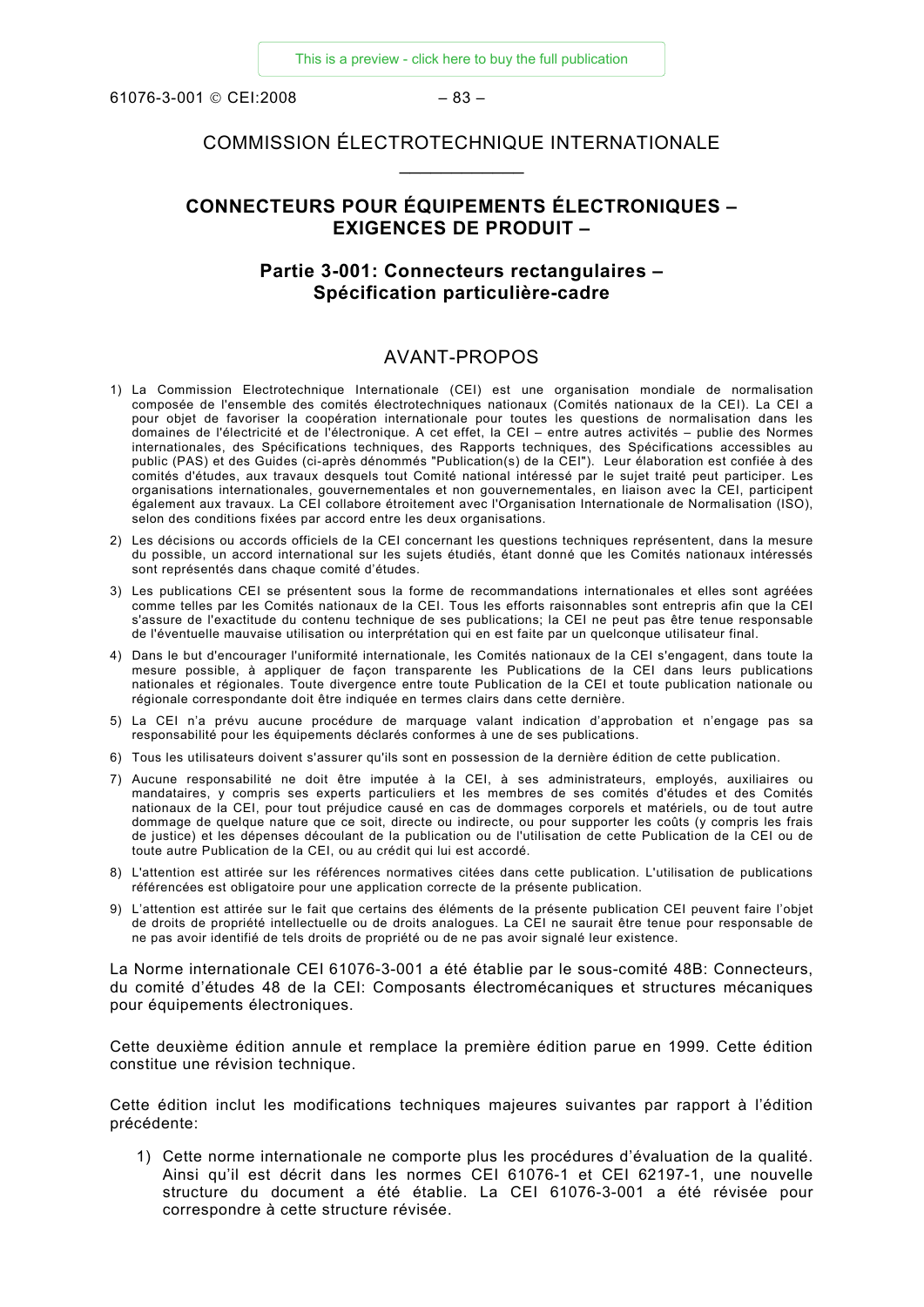– 84 – 61076-3-001 © CEI:2008

- 2) Le paragraphe 2.2 *Systèmes des niveaux* a été introduit.
- 3) Le paragraphe 2.5 *Désignation de type CEI* a été supprimé suivant la décision selon le point 14.2 du compte rendu de la réunion plénière du SC 48B de Berlin (48B/1732/RM).
- 4) Les Articles 3 *Informations relatives aux dimensions* et 4 *Caractéristiques* ont été ajoutés.
- 5) Les anciens paragraphes 4.2 à 4.4 ont été déplacés dans les nouveaux paragraphes 5.3 à 5.5.
- 6) Le Tableau 2 *Nombre d'échantillons d'essai et de contacts* a été inséré.
- 7) Les groupes d'essais ont été réorganisés. Le groupe d'essai HP a été ajouté.

Le texte de cette norme est issu des documents suivants:

| <b>FDIS</b>   | Rapport de vote |
|---------------|-----------------|
| 48B/1880/FDIS | 48B/1913/RVD    |

Le rapport de vote indiqué dans le tableau ci-dessus donne toute information sur le vote ayant abouti à l'approbation de cette norme.

Cette publication a été rédigée selon les Directives ISO/CEI, Partie 2.

Une liste de toutes les parties de la série CEI 61076, présentées sous le titre général *Connecteurs pour équipements électroniques – Exigences de produit*, peut être consultée sur le site web de la CEI.

Le comité a décidé que le contenu de cette publication ne sera pas modifié avant la date du résultat de la maintenance indiquée sur le site web de la CEI à l'adresse suivante: "http://webstore.iec.ch", dans les données liées à la publication spécifique. A cette date, la publication sera

- reconduite,
- supprimée,
- remplacée par une édition révisée, ou
- amendée.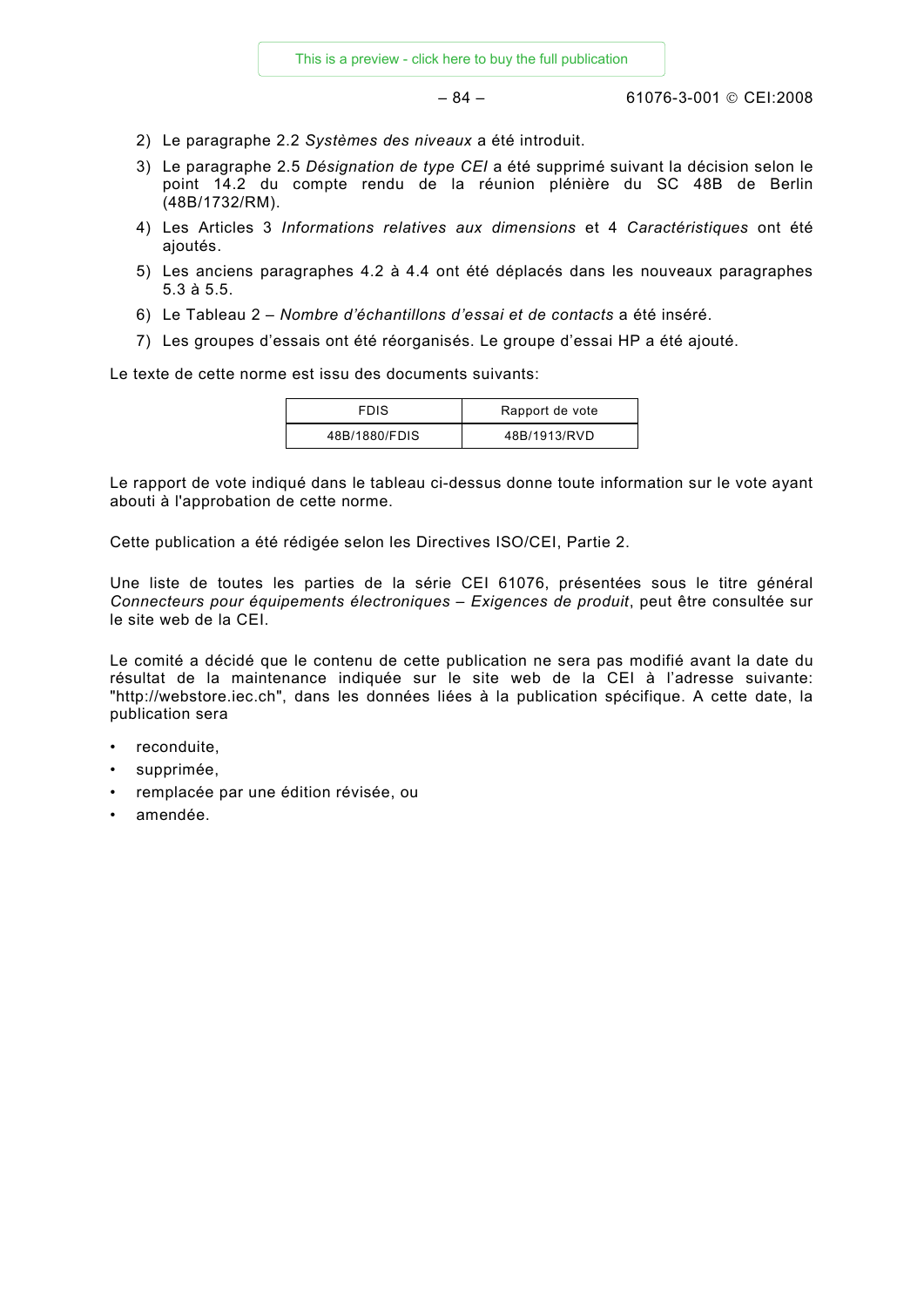<span id="page-16-0"></span>61076-3-001 © CEI:2008 – 85 –

### INTRODUCTION

La présente spécification particulière-cadre produit est un document qui vient en supplément de la spécification intermédiaire produit CEI 61076-3 et elle contient des exigences portant sur les modèles, la disposition et le contenu des spécifications particulières produit pour les connecteurs rectangulaires. Il faut qu'elle soit utilisée conjointement avec les publications suivantes: CEI 61076-1 et CEI 61076-3 pour les exigences de produit et avec la CEI 62197-1 pour les exigences de qualité.

Le contenu principal de la présente spécification particulière-cadre produit est divisé en deux parties: sur une page, l'exemple pour une spécification particulière-cadre produit, sur l'autre page, le guide faisant référence à l'exemple. Le guide a la même numérotation que les alinéas correspondants des pages d'exemple.

Les pages fournies peuvent être utilisées comme modèle pour l'établissement d'une spécification particulière produit dans le cadre du domaine d'application du présent document. Le présent document n'est pas destiné à remplacer les modèles et les guides de la CEI mais à aider pour leur application. Il est rappelé à tous les utilisateurs de se conformer aux directives et aux guides correspondants de la CEI lors de l'établissement d'une norme.

NOTE 1 Il convient d'établir une spécification particulière de qualité CEI 62197-3-1xx, sur la base de la spécification particulière-cadre de qualité pour les connecteurs rectangulaires la future CEI 62197-3-001 et ses références et il convient de l'utiliser conjointement avec la spécification particulière produit CEI 61076-3-1xx.

NOTE 2 Les exigences pour l'évaluation de la qualité pour les connecteurs conformes à la série CEI 61076 sont détaillées dans la CEI 62197-1.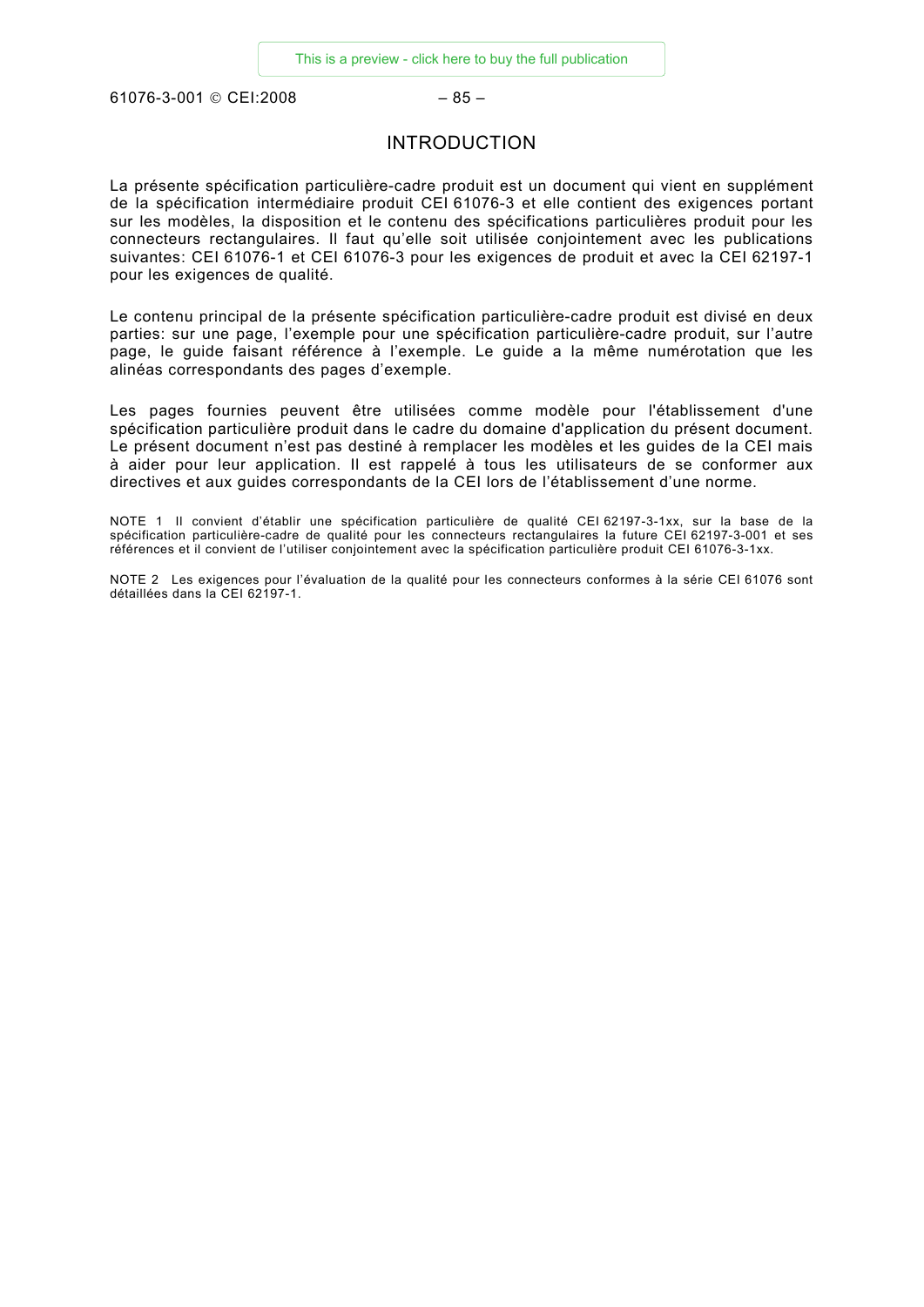– 86 – 61076-3-001 © CEI:2008

### **Guide de présentation**

Les pages suivantes recommandent une disposition pour les spécifications particulières produit. Le contenu de la présente page constitue un guide pour les informations qu'il convient de donner, à chaque fois que cela est possible, sur la page de garde d'une spécification particulière produit (voir Guide CEI 102).

Pour le domaine d'application et les définitions d'une spécification particulière produit, voir 1.2.3 dans la CEI 61076-1:2006.

Les chiffres entre crochets figurant sur la page de garde d'une spécification particulière produit correspondent aux informations suivantes.

### **Identification de la spécification particulière produit**

- [1] La Commission Electrotechnique Internationale ou l'organisme national de normalisation sous l'autorité duquel la spécification particulière produit est élaborée. Le lieu où la spécification particulière produit peut être obtenue doit également être indiqué.
- [2] La référence IECQ/CEI de la spécification particulière produit et sa date de publication.
- [3] La référence IECQ/CEI et le numéro d'édition des spécifications générique et intermédiaire.
- [4] Le numéro national de la spécification particulière produit si celui-ci est différent du numéro IECQ/CEI.

### **Identification du connecteur**

- [5] Une brève description du type de connecteur.
- [6] Les informations sur la construction type du connecteur, par exemple, il convient d'indiquer si le connecteur est adapté au montage sur cartes imprimées.
- [7] Un dessin d'encombrement, de préférence en projection isométrique ou similaire, permettant d'identifier clairement le connecteur.
- [8] Des informations sur le(s) niveau(x) de performance et le(s) niveau(x) de contrôle spécifiés dans le document, si applicable.
- [9] Les données de référence sur les propriétés les plus importantes pour permettre la comparaison entre différents types de connecteurs.

NOTE Il peut être pratique de donner certaines de ces informations sous forme de tableau.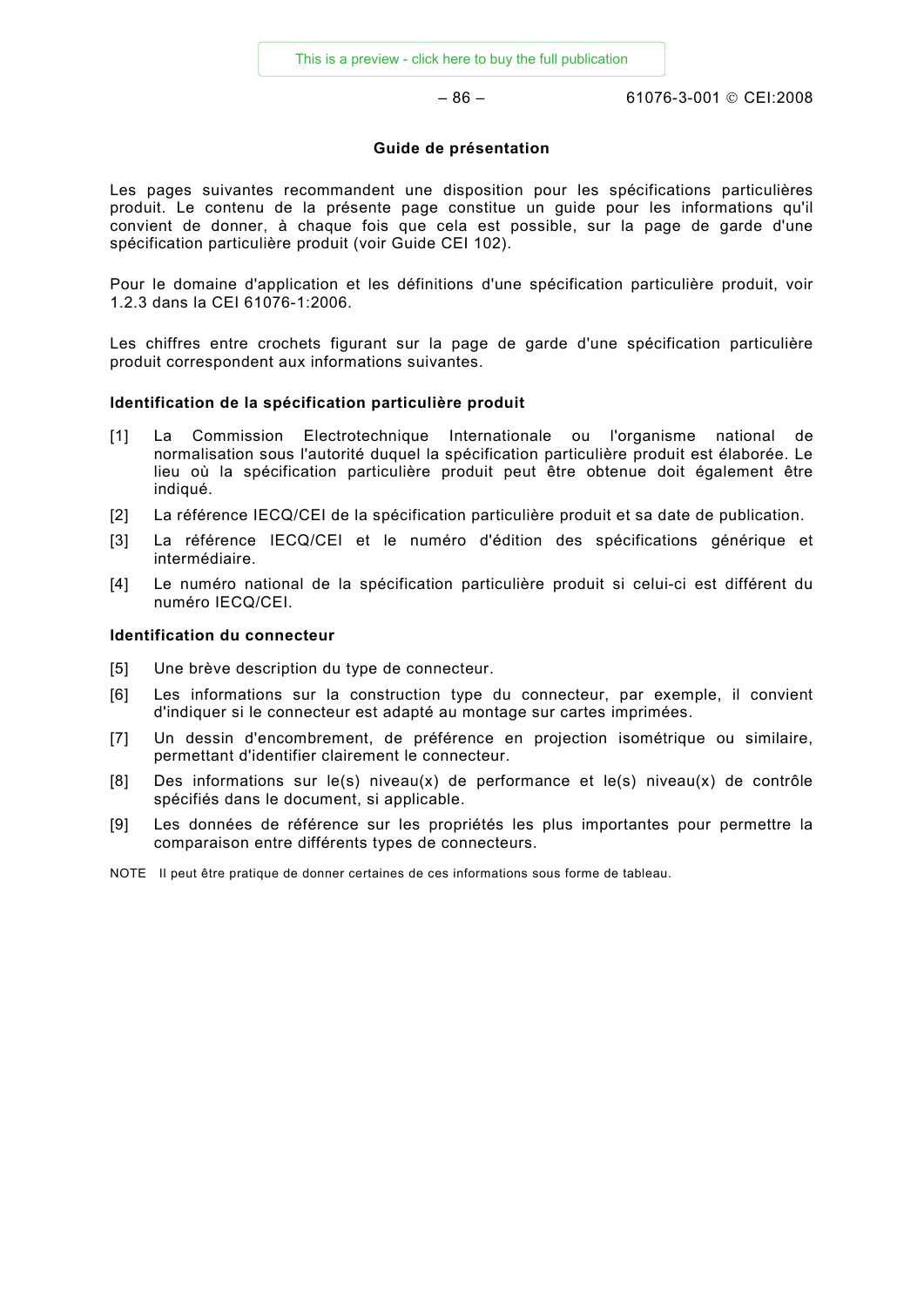<span id="page-18-0"></span>61076-3-001 © CEI:2008 – 87 –

| [1]                                                                                                          | Référence CEI de la spécification<br>particulière produit<br>$[2]$                                                                                           |
|--------------------------------------------------------------------------------------------------------------|--------------------------------------------------------------------------------------------------------------------------------------------------------------|
| Référence de la spécification générique<br>Composants électroniques de qualité assurée conformes à:<br>$[3]$ | Numéro national de la spécification<br>particulière produit<br>(Il n'est pas nécessaire d'utiliser ce<br>cartouche si le numéro CEI est<br>identique)<br>[4] |
| Dessin d'encombrement                                                                                        | Description du produit<br>[5]                                                                                                                                |
| $[7]$                                                                                                        |                                                                                                                                                              |
|                                                                                                              | $\overline{[6]}$                                                                                                                                             |
|                                                                                                              | [8]                                                                                                                                                          |
|                                                                                                              | Niveau(x) de performance:                                                                                                                                    |
|                                                                                                              | Niveau(x) de contrôle:                                                                                                                                       |
|                                                                                                              | Combinaison de<br>niveaux de performance<br>et de contrôle                                                                                                   |
|                                                                                                              | Données de référence<br>[9]                                                                                                                                  |

### **1 Informations générales**

**1.1 Domaine d'application**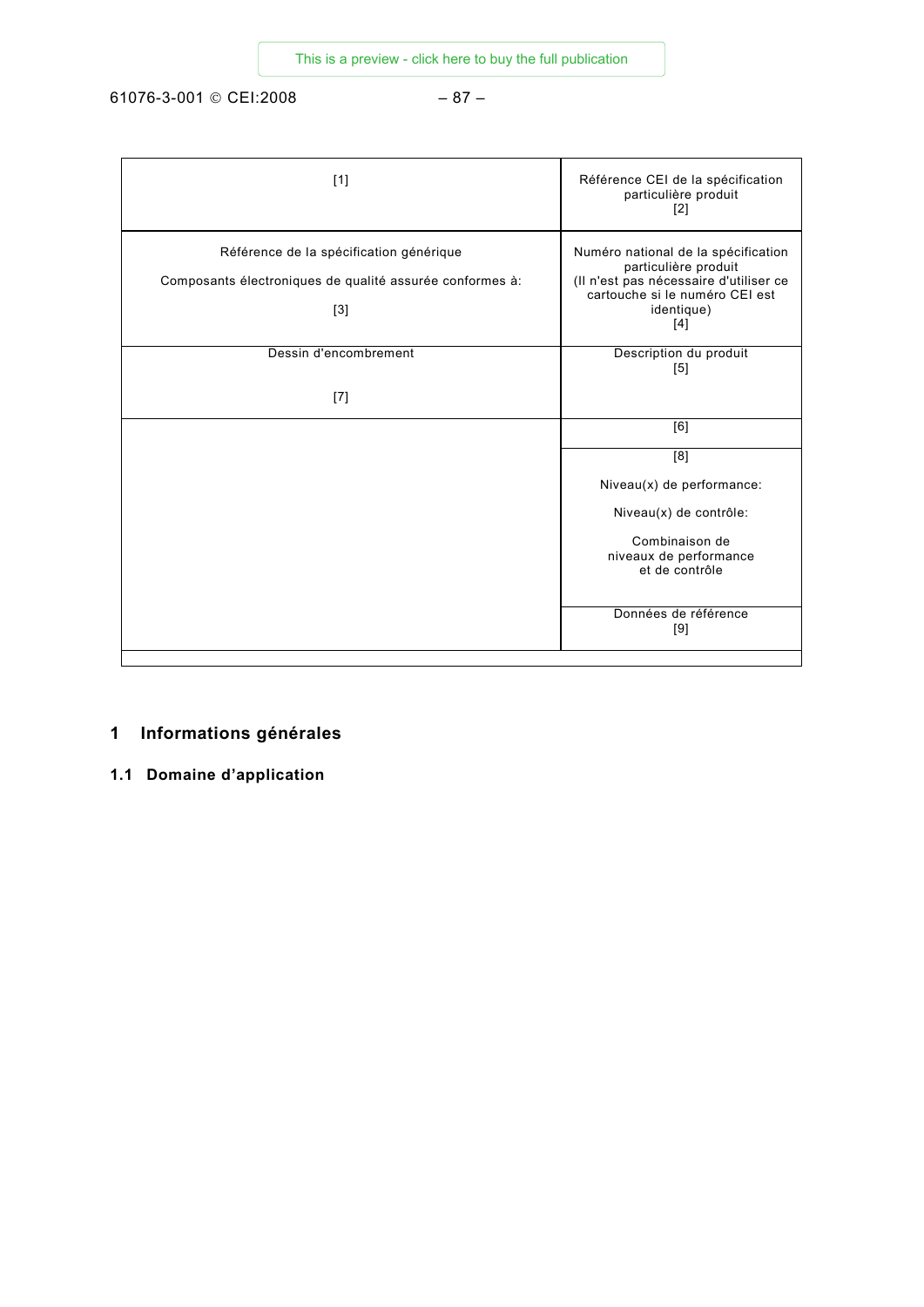– 88 – 61076-3-001 © CEI:2008

### **Guide de présentation**

### **1.2 Références normatives**

Il peut être nécessaire de se référer à d'autres documents en plus de ceux indiqués; dans ce cas, la liste des documents liés doit être étendue et ne pas se limiter à ceux qui sont référencés.

Les normes déjà citées en référence dans les CEI 61076-1 et 61076-3 ne doivent pas être répétées au 1.2 de la spécification particulière produit.